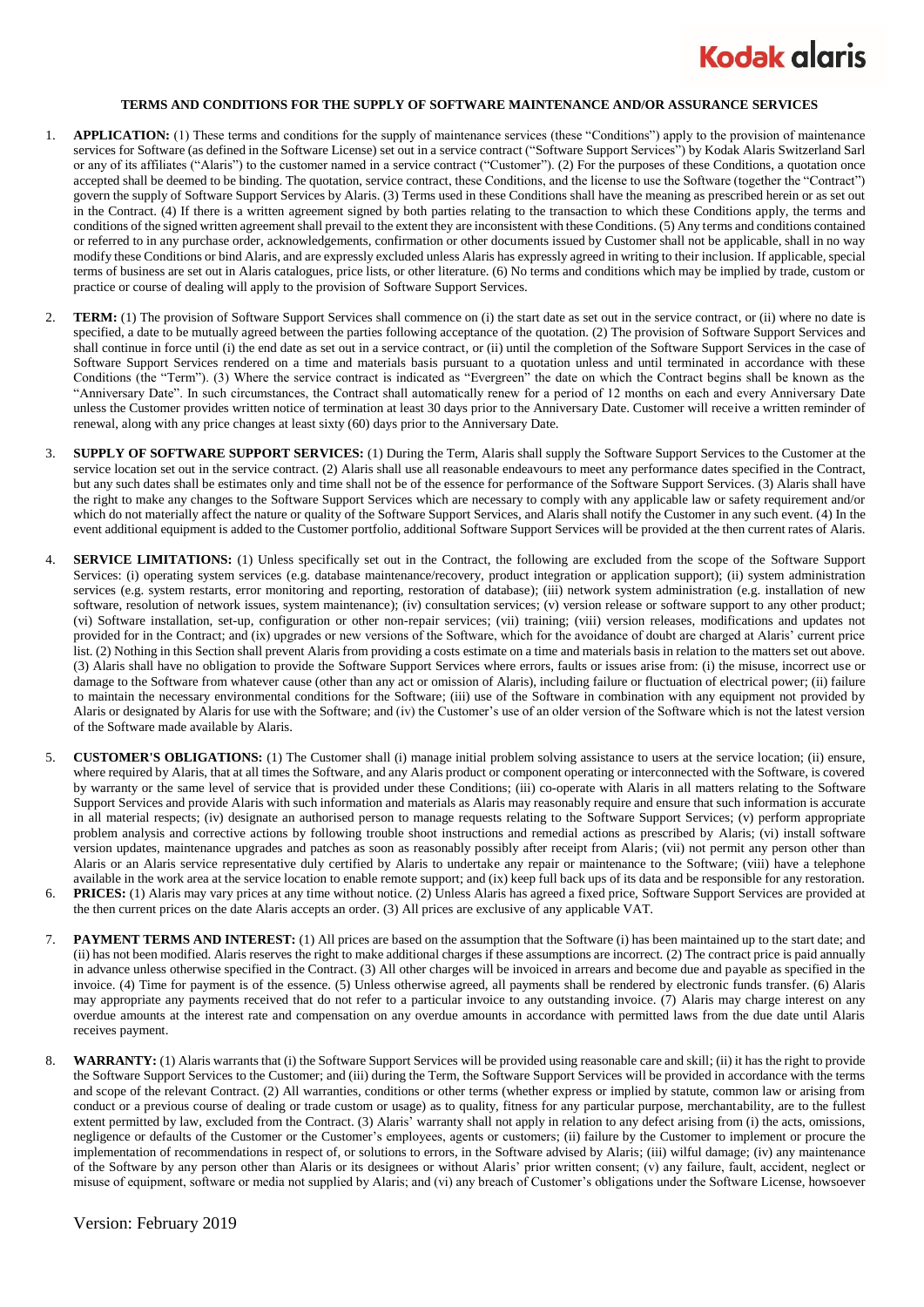arising. (4) Customer is not entitled to cancel or withdraw from any Contract or withhold payment of invoices or make deductions on account of Software Support Services claimed to be defective.

- **LIMITATION OF LIABILITY:** (1) If not expressly provided for otherwise in these Conditions, in no event, whether in contract, tort (including in either case negligence), misrepresentation (other than fraudulent misrepresentation), breach of statutory duty or otherwise pursuant to the Contract, shall Alaris be liable for any loss of profits, anticipated savings, revenue, business, loss or corruption of data, loss of use, loss of goodwill, loss due to delay or any indirect, special, incidental or consequential loss or damage whatsoever. (2) Alaris' sole obligation and liability for breach of the warranty set out in Section 8 (1) above, is for Alaris to use commercially-reasonable efforts, at Alaris' expense, to replace software media or modify the Software so that the warranty specified under Section 8 (1) is true. In the event of a warranty claim, Customer shall be responsible for the removal of any defective Software and subsequent replacement of any replacement Software. (3) Subject to (1) and (2), Alaris' aggregate liability for all other claims, whether in contract, tort (including in either case negligence), misrepresentation (other than fraudulent misrepresentation), breach of statutory duty or otherwise pursuant to the Contract, shall be limited to the total price paid by the Customer for the specific Software giving rise to the claim in the 12 months prior to the claim in which the loss or damage occurred. (4) Nothing in the Contract shall be deemed to exclude or limit Alaris' liability in respect of: (i) Loss or damage caused by wilful intent or gross negligence of Alaris or Alaris' officers, employees, agents or contractors; (ii) Injuries to or death of any person, caused by Alaris or Alaris' officers, employees, agents or contractors; or (iii) any other liability which cannot be excluded at law. (5) Any claim for loss or damages, save for in relation to a claim pursuant to (4) must be notified to Alaris within twelve (12) months as from the date on which the damage was caused, failing which such claim is deemed to be waived.
- 10. **INTELLECTUAL PROPERTY:** (1) Customer acknowledges that all intellectual property rights meaning all inventions, patents, registered designs, design rights, database rights, copy rights know-how, trademarks, trade secrets and all other intellectual property rights, and the applications for any of the same and any rights or forms of protection of a similar nature and having equivalent or similar effect to any of them which may subsist anywhere in the world ("Intellectual Property Rights")in the Software Support Services shall belong to Alaris or the relevant third-party owners (as the case may be). (2) Customer shall not cause or permit any third party to cause any damage or endanger the Intellectual Property Rights of Alaris.
- 11. **INDEMNIFICATION:** (1) Without prejudice to any other rights of Alaris, Customer shall indemnify Alaris for any loss suffered by Alaris (including reasonable legal fees and costs) by reason of any use by Customer, Customer's employees, agents or customers, whether arising directly or indirectly, of the Software other than in accordance with the Contract. (2) Customer shall further indemnify and hold Alaris harmless against any loss or damage which it may suffer or incur as a result of the Customer's breach of any third-party additional terms howsoever arising. (3) In the event of a claim, or notification of an intention to make a claim, which may reasonably be considered likely to give rise to a liability under this indemnity ("Claim"), Customer shall: (i) as soon as reasonably practicable, give written notice of the Claim to Alaris specifying the nature of the Claim in reasonable detail; and (ii) not make any admission of liability, agreement or compromise in relation to the Claim. (4) Customer shall not, except with the prior written consent of Alaris, consent to entry of any judgment or enter into any settlement that does not include as an unconditional term the giving by the claimant or plaintiff to Alaris and its affiliates a release from all liability and blame with respect to the Claim.
- 12. **SUSPENSION AND TERMINATION:** (1) If Alaris' performance of any of its obligations under the Contract is prevented or delayed by any act or omission by the Customer or failure by the Customer to perform any relevant obligation ("Customer Default"), Alaris shall without limiting its other rights or remedies have the right to suspend performance of the Software Support Services until the Customer remedies the Customer Default, and to rely on the Customer Default to relieve it from the performance of any of its obligations (to the extent the Customer Default prevents or delays Alaris' performance of any of its obligations). (2) Alaris shall not be liable for any costs or losses sustained or incurred by the Customer arising directly or indirectly from Alaris' failure or delay to perform any of its obligations as set out in the Contract; and the Customer shall reimburse Alaris on written demand for any costs or losses sustained or incurred by Alaris arising directly or indirectly from the Customer Default. (3) Without prejudice to its other rights, Alaris may terminate the Contract or in its sole discretion suspend performance of the Software Support Services immediately by written notice to the Customer in the event that (i) Customer fails to pay any sums due under the Contract; (ii) Customer breaches any terms of the Contract, including failure to install software updates, maintenance upgrades and patches as soon as reasonably possible; (iii) Customer is unable to pay its debts as they fall due, passes a resolution for winding up (other than for the purposes of a solvent amalgamation or reconstruction) or if a court of competent jurisdiction makes an order to that effect, enters into a receivership or liquidation or otherwise ceases to carry on business or an analogous event occurs to Customer in any jurisdiction; or (iv) an event pursuant to Section 15.2 or pursuant to Section 17.6 where such event has persisted for more than 14 days.
- 13. **CONFIDENTIAL INFORMATION:** (1) All non-public, confidential or proprietary information of Alaris, including but not limited to, specifications, samples, patterns, designs, plans, drawings, documents, data, business operations, pricing, discounts or rebates, disclosed by Alaris in connection with the Contract, whether disclosed orally or disclosed or accessed in written, electronic or other form or media, and whether or not marked, designated or otherwise identified as "confidential," shall be deemed to be confidential, to be used solely for the purpose of performing under the Contract and may not be disclosed or copied unless authorized in advance by Alaris in writing. (2) Upon Alaris' request, Customer shall promptly return all documents and other materials received from Alaris and delete any copies made thereof. (3) Alaris shall be entitled to apply for injunctive relief for any violation of this Section. (4) This Section does not apply to information that is: (i) in the public domain; (ii) known to Customer at the time of disclosure; (iii) rightfully obtained by Customer on a non-confidential basis from a third party; or (iv) is required to be disclosed by any applicable law or by order of any Court of competent jurisdiction or any government body, agency or regulatory body, provided that the receiving party shall use all reasonable endeavours to give the disclosing party as much written notice of the disclosure as it reasonably can to enable the disclosing party to seek a protective order or other action protecting the confidential information from disclosure.
- 14. **DATA PROTECTION:** (1) Each party will comply with its obligations in terms of laws and regulations relating to the protection or disclosure of personal data, sensitive data or such other data which is deemed to be 'personal' pursuant to applicable data protection law in force from time to time. (2) Each party shall indemnify, defend and hold the other party harmless against claims resulting from or in connection with the indemnifying party's non-observance or insufficient observance of such obligations or any of its obligations in this Section 14.
- 15. **MAJOR BUSINESS CHANGE:** (1) If in the reasonable opinion of Alaris there is or is likely to be a major change in the business operations of Alaris or the Customer which has or could have an adverse impact on the viability of the provision of the Software Support Services to be supplied to the Customer ("Major Business Change"), Alaris shall notify the Customer and Alaris and the Customer shall meet and discuss in good faith whether the provisions of any Contract between Alaris and the Customer needs to be varied. (2) In the event that the parties cannot agree in good faith on such contract variations within a period of 30 days of the parties meeting, then either party has the right to terminate the Contract between them. (3) Unless otherwise agreed by Alaris and the Customer in writing, the rights and obligations of the parties which have arisen prior to termination shall not be affected and shall stay in full force and effect. For the avoidance of doubt, with effect from the date of termination, Alaris shall have no obligation to supply or deliver the Software Support Services under the relevant Contract anymore. (4) Neither party will be entitled to claim or receive compensation from the other party by reason of the operation of this Section.